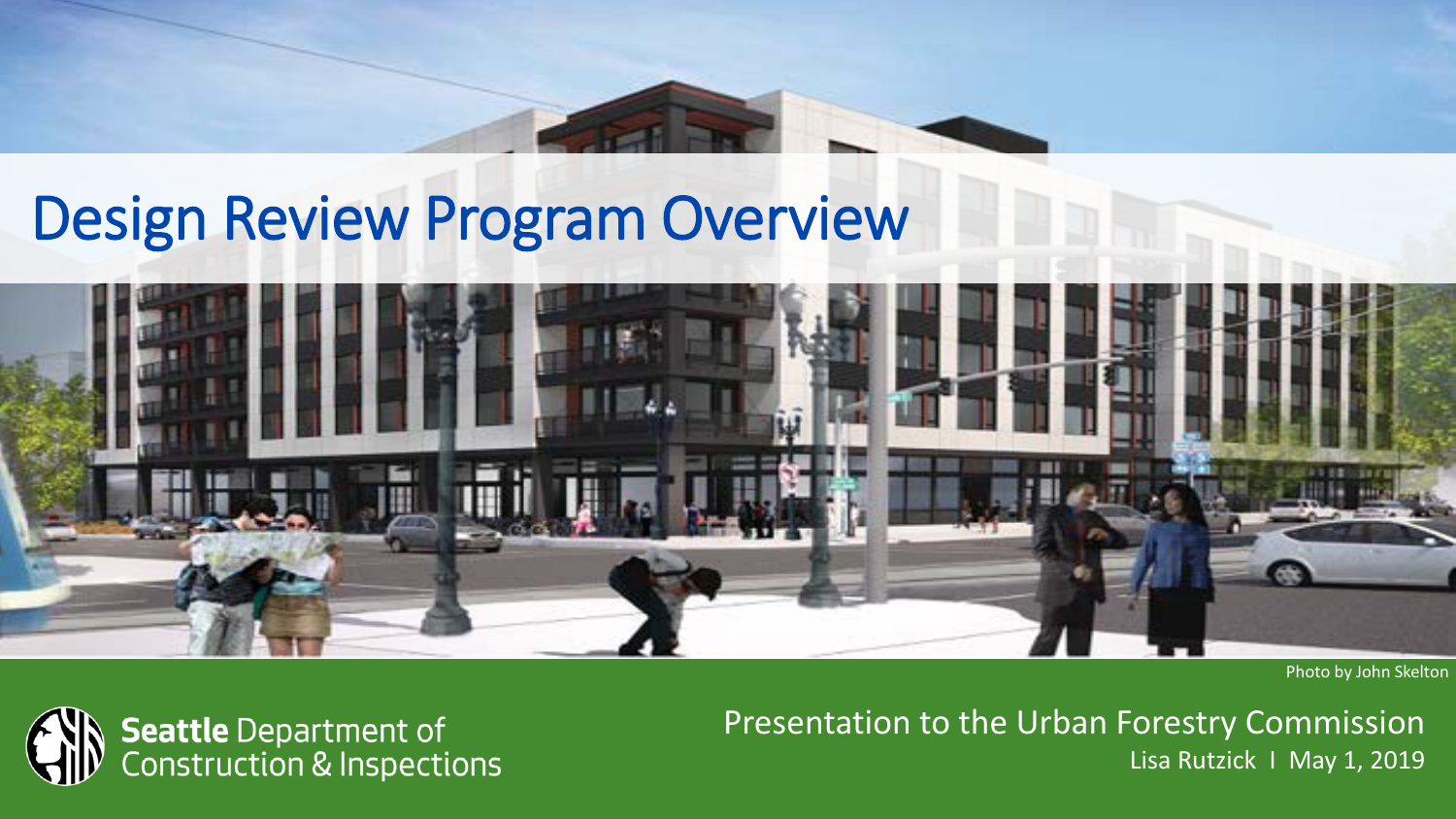## SDCI PURPOSE AND VALUES

### Our Purpose

As stewards and regulators of land and buildings, we preserve and enhance equity, livability, safety, and health of our communities.

### Our Values

- Respect
- Quality of work
- Equity
- Integrity
- Service

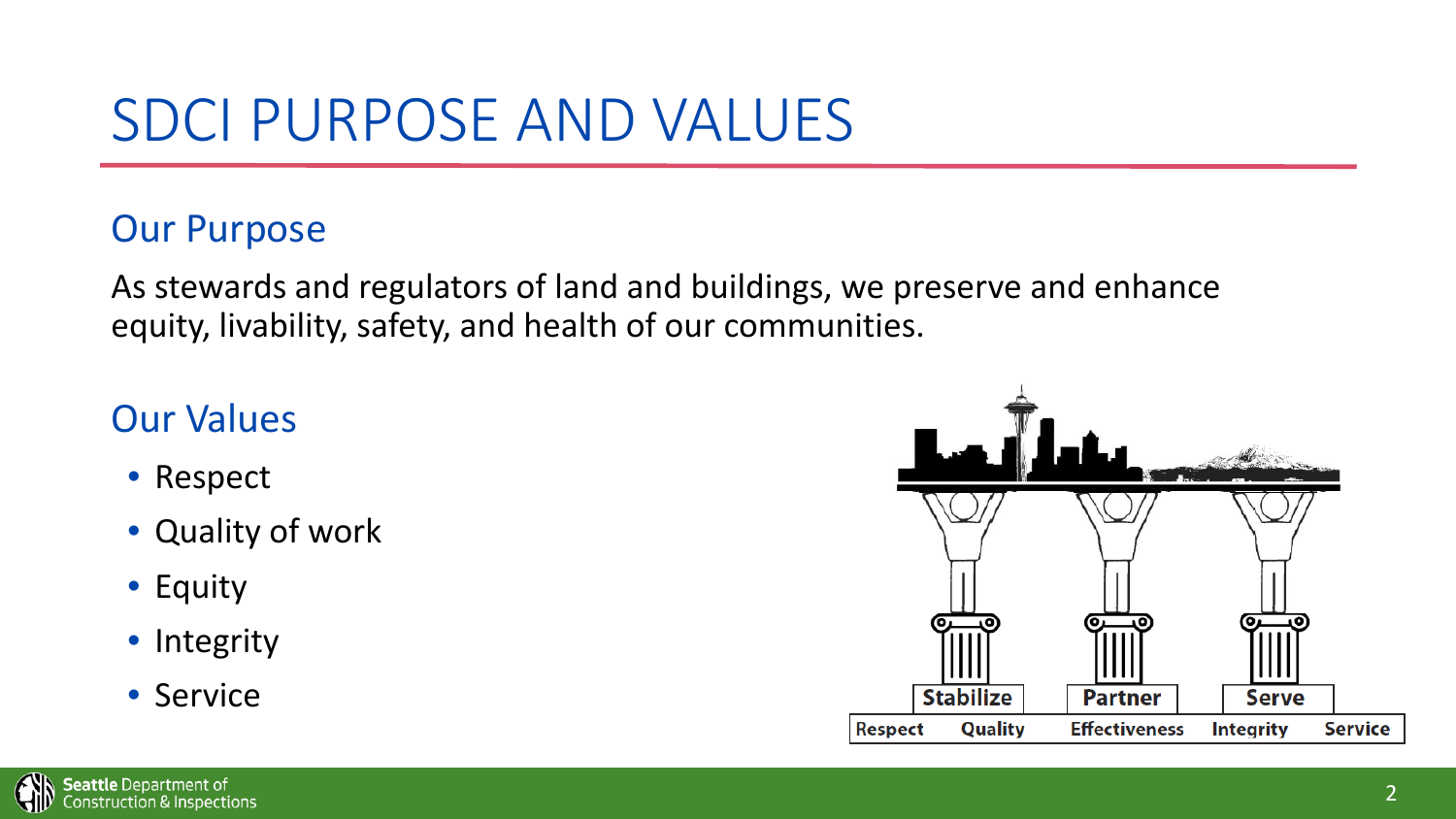### DESIGN REVIEW PROGRAM

### Created in 1994 to…

- Encourage better design & site planning that enhances the character of the city & ensures that new development fits sensitivity into neighborhoods
- Provide flexibility in the application of development standards
- Improve communication and participation among developers, neighbors, and the City early in the design and siting of new development

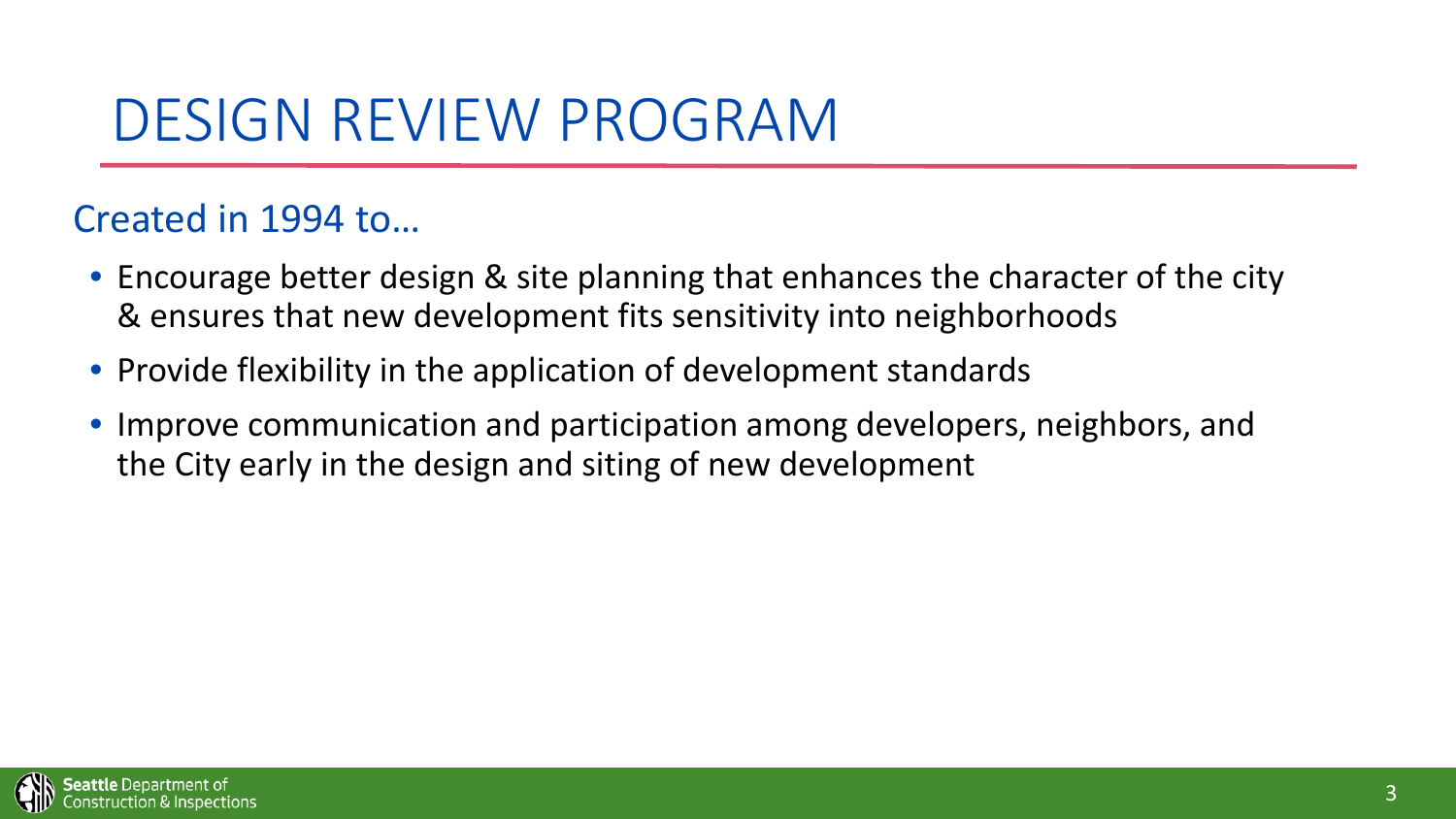## DESIGN REVIEW BOARDS

- City is divided into 8 Boards
- Each Board has 5 members representing the following interests:
	- 1. Community
	- 2. Design
	- 3. Development
	- 4. Residential
	- 5. Business/Landscape
- All Board members are volunteers and are appointed by the Mayor and Council for a 2 year term that can be extended by 2 years

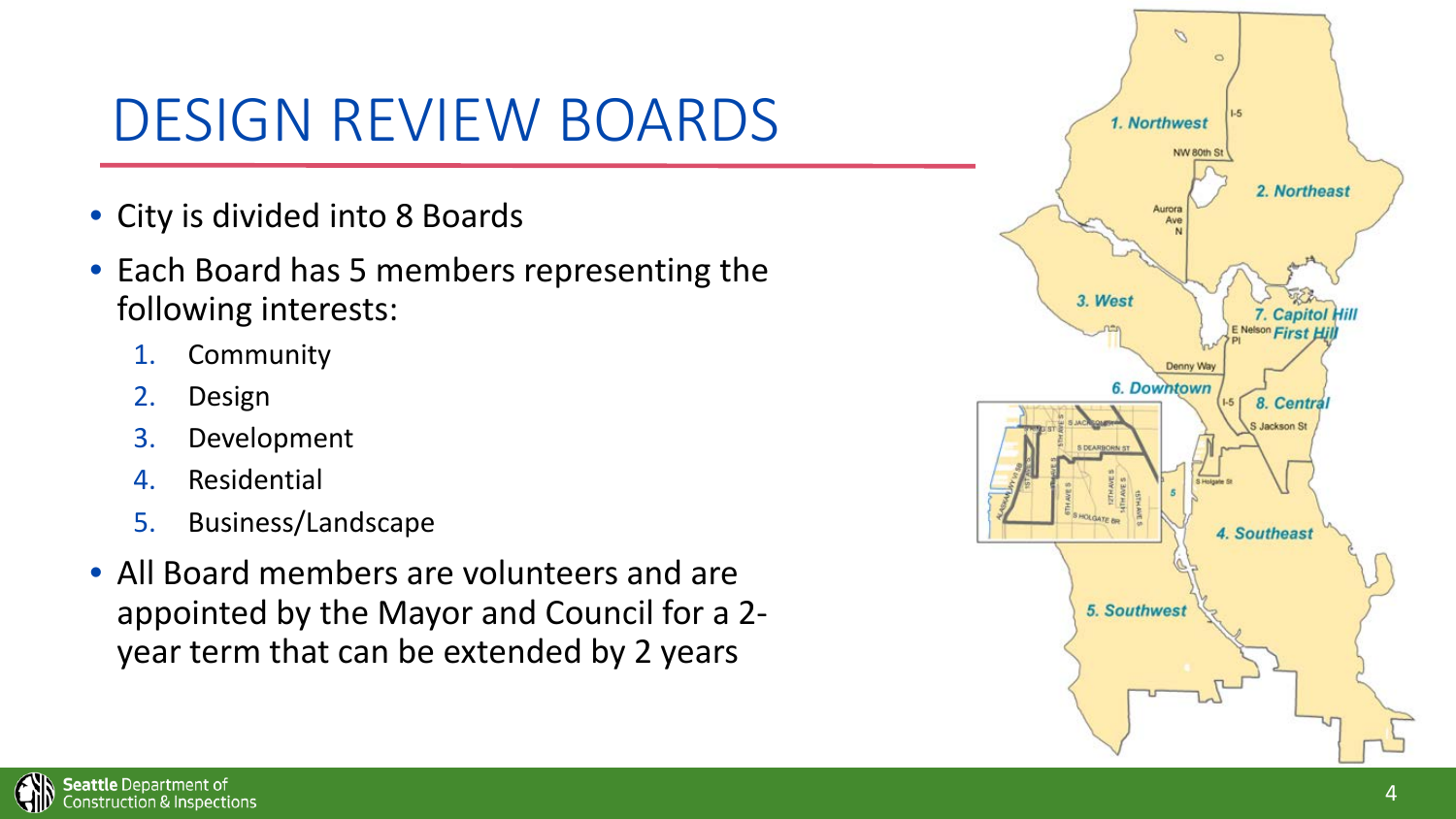### DESIGN GUIDELINES

### Design Guidelines are used…

- As Code authority by the Design Review Program
- By Design Review Boards & City staff to judge the merits of proposed projects
- To inform the development of 23 sets of supplemental guidelines known as the Neighborhood Design Guidelines
- Apply to private property and the intersection with the ROW

### Seattle's Design Guidelines include…

- Citywide *Updated in 2014!*
- Downtown
- Neighborhood-Specific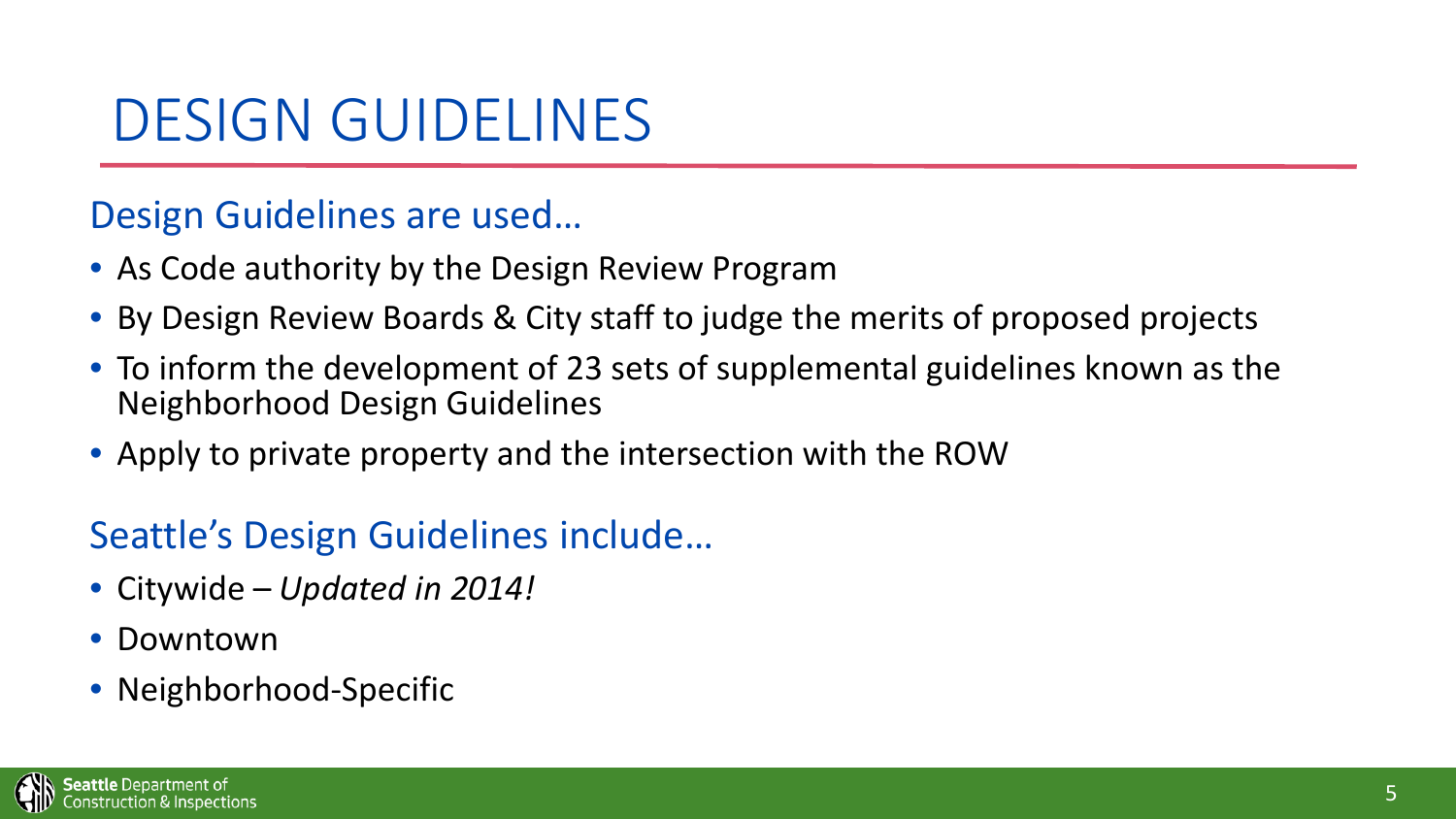## SEATTLE DESIGN GUIDELINES

#### **CONTEXT & SITE** CS1 Natural Systems & Site Features CS2 Urban Pattern & Form CS3 Architectural Context & Character **PUBLIC LIFE** PL1 Open Space Concept PL2 Walkability PL3 Street-Level Interaction PL4 Active Transportation **DESIGN CONCEPT** DC1 Project Uses & **Activities** DC2 Architectural Concept DC3 Open Space Concept DC4 Materials

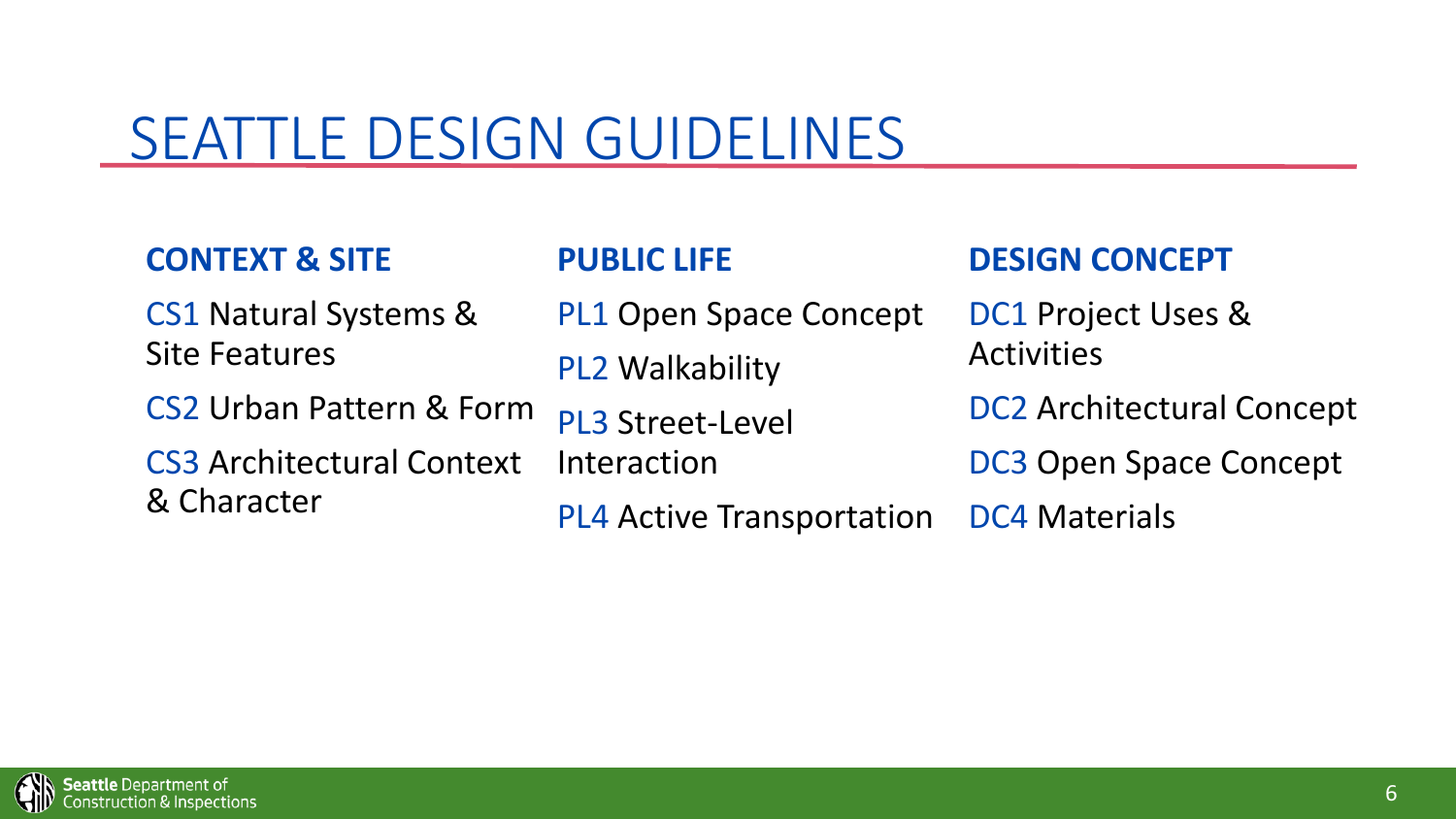**CONTEXT & SITE 1: Natural Systems & Site Features** - Use natural systems and features of the site and its surroundings as a starting point for project design.

#### **D. PLANTS AND HABITAT**

**D1. On-Site Features:** Incorporate on-site natural habitats and landscape elements such as: existing **trees**, **native plant species or other vegetation** into project design and connect those features to existing networks of open spaces and natural habitats wherever possible. Consider relocating significant **trees and vegetation** if retention is not feasible.

**D2. Off-Site Features:** Provide opportunities through design to connect to off-site habitats such as riparian corridors or existing urban forest corridors. Promote continuous habitat, where possible, and increase interconnected corridors of **urban forest and habitat** where possible.

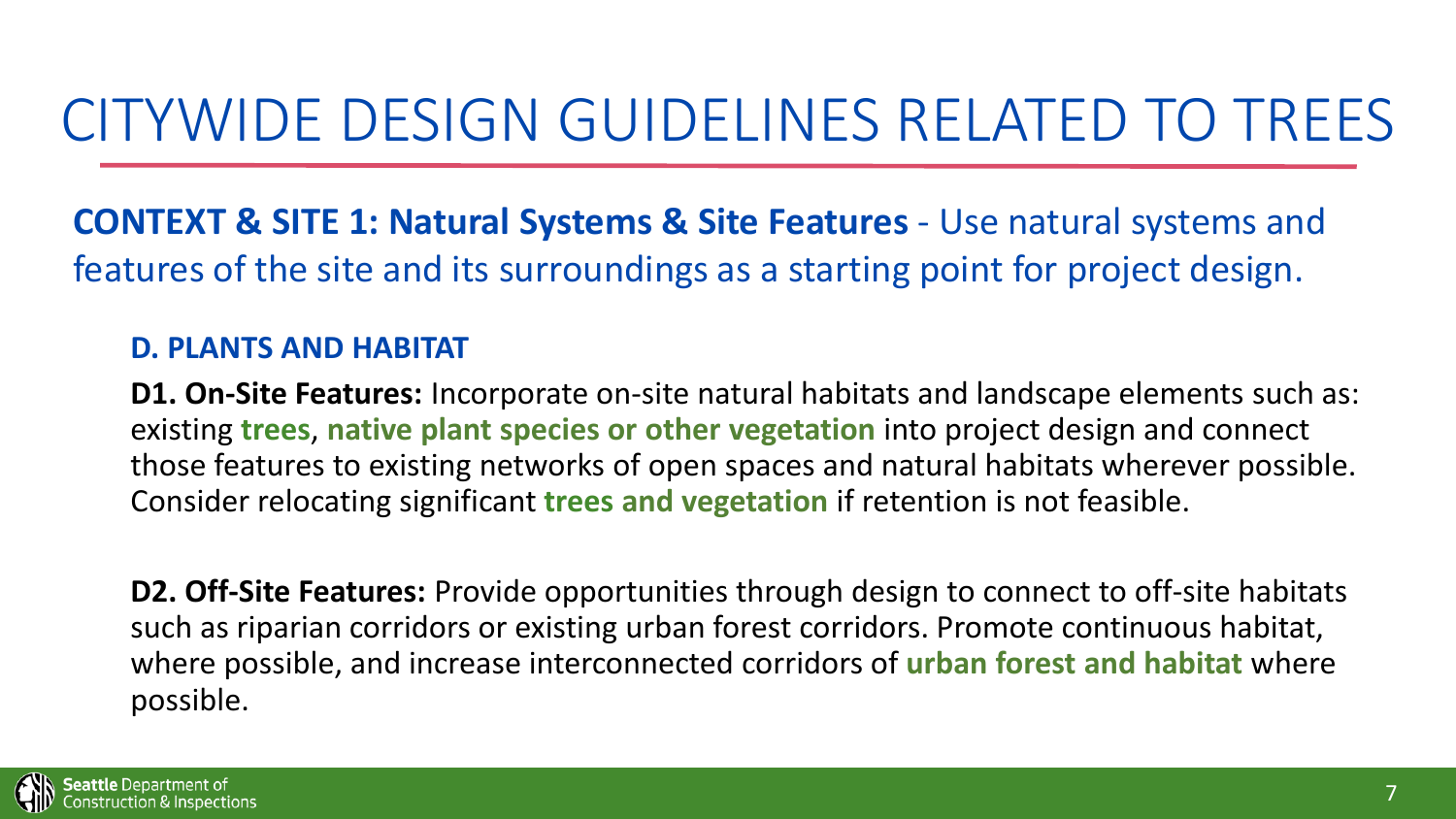**CONTEXT & SITE 1: Natural Systems & Site Features** - Use natural systems and features of the site and its surroundings as a starting point for project design.

#### **E. WATER**

**E2. Adding Interest with Project Drainage:** Use project drainage systems as opportunities to add interest to the site through water-related design elements. Features such as **trees**, rain gardens, bioswales, green roofs, fountains of recycled water, and/or water art installations can create movement and sound, air cooling, focal points for pedestrians, and habitats which may already be required to manage on-site stormwater and allow reuse of potable water for irrigation.

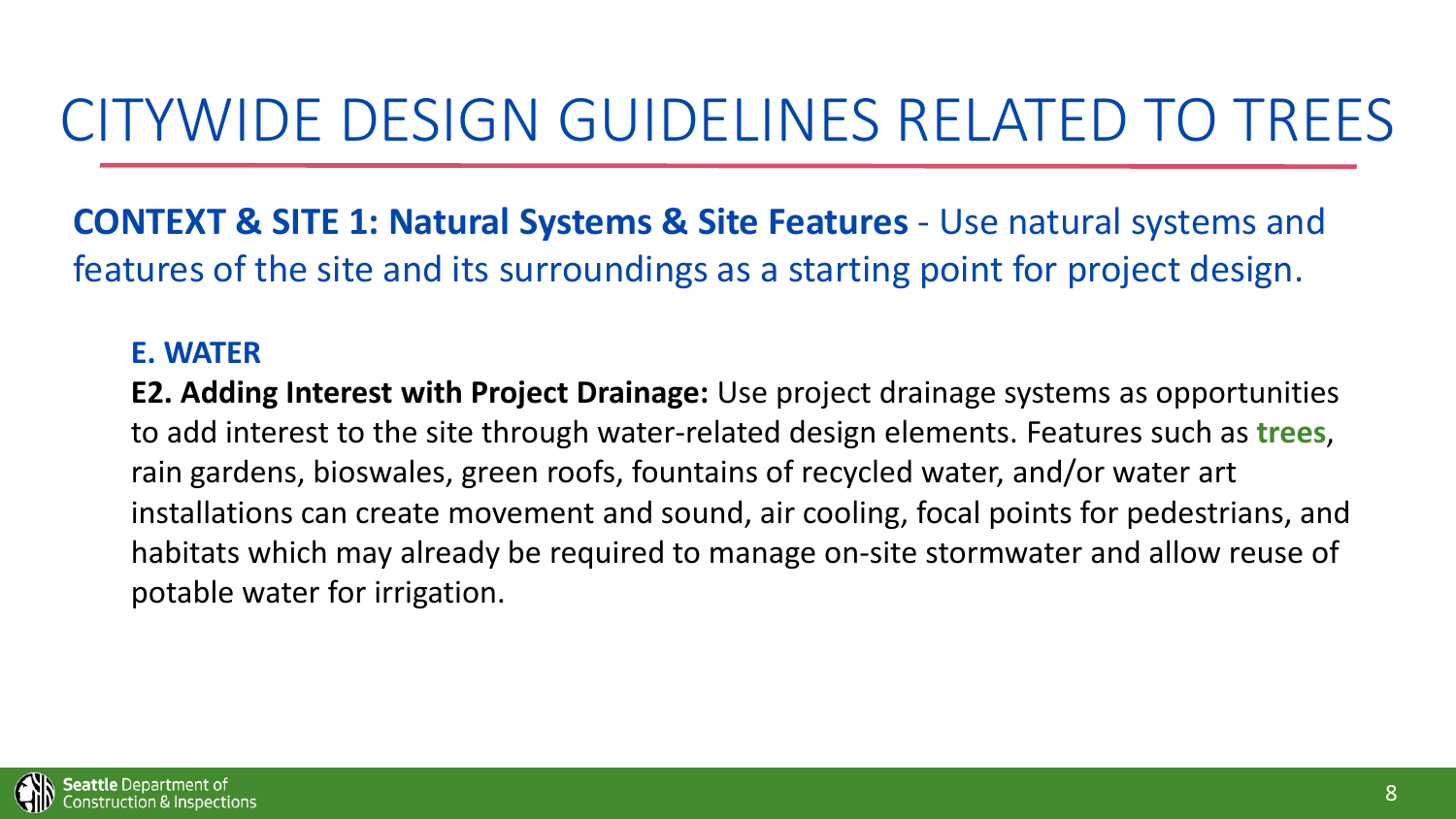**PUBLIC LIFE 1: Connectivity** - Complement and contribute to the network of open spaces around the site and the connections among them.

#### **A. NETWORK OF OPEN SPACES**

**A2. Adding to Public Life:** Seek opportunities to foster human interaction through an increase in the size and/or quality of project-related open space available for public life. Consider features such as widened sidewalks, recessed entries, curb bulbs, courtyards, plazas, or through-block connections, along with place-making elements such as **trees**, landscape, art, or other amenities in addition to the pedestrian amenities listed in PL1.B3.

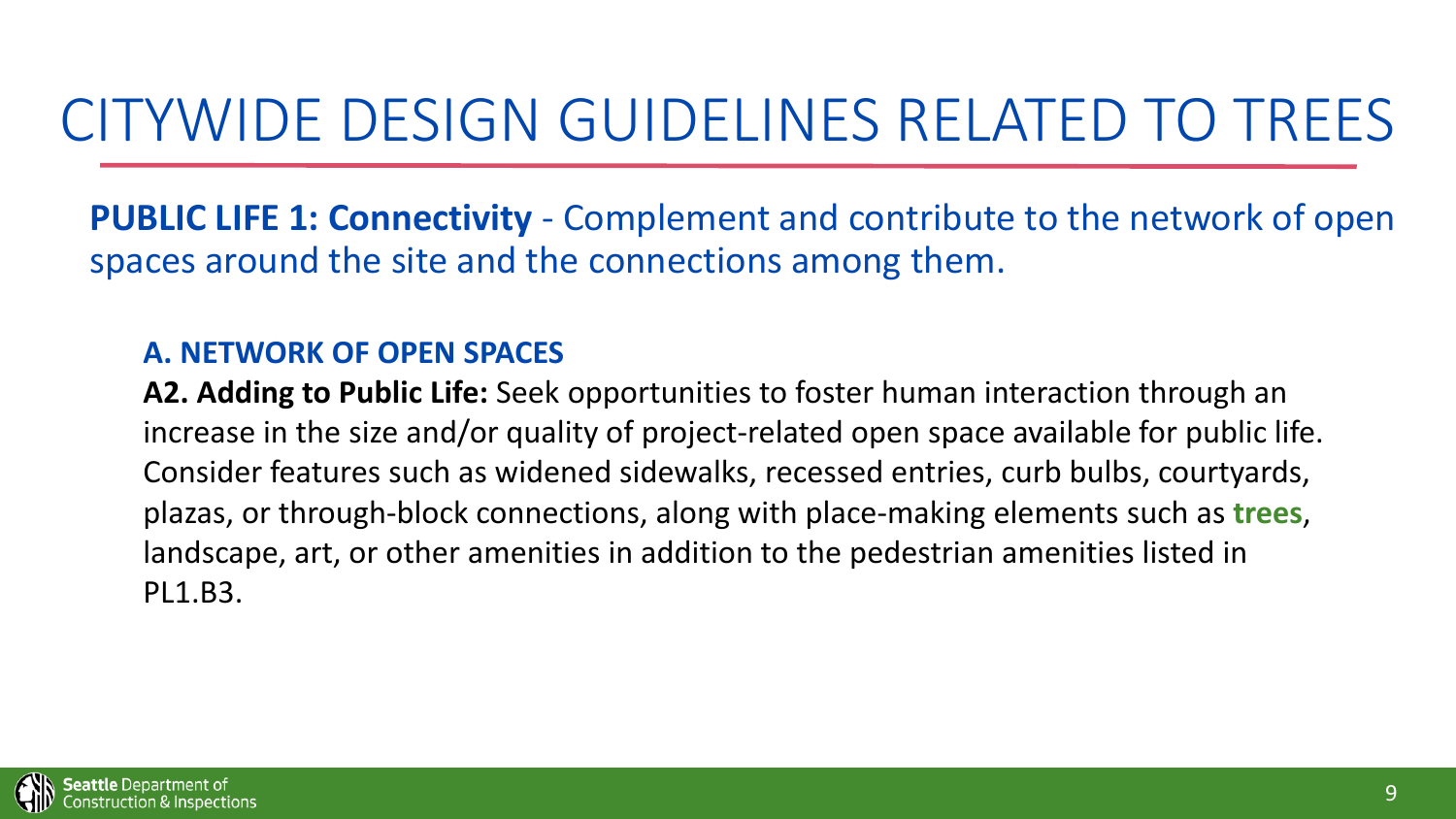**PUBLIC LIFE 1: Connectivity** - Complement and contribute to the network of open spaces around the site and the connections among them.

#### **B. WALKWAYS AND CONNECTIONS**

**B3. Pedestrian Amenities:** Opportunities for creating lively, pedestrian oriented open spaces to enliven the area and attract interest and interaction with the site and building should be considered. Visible access to the building's entry should be provided. Examples of pedestrian amenities include seating, other street furniture, lighting, **year-round landscaping**, seasonal plantings, pedestrian scale signage, site furniture, art work, awnings, large storefront windows, and engaging retail displays and/or kiosks.

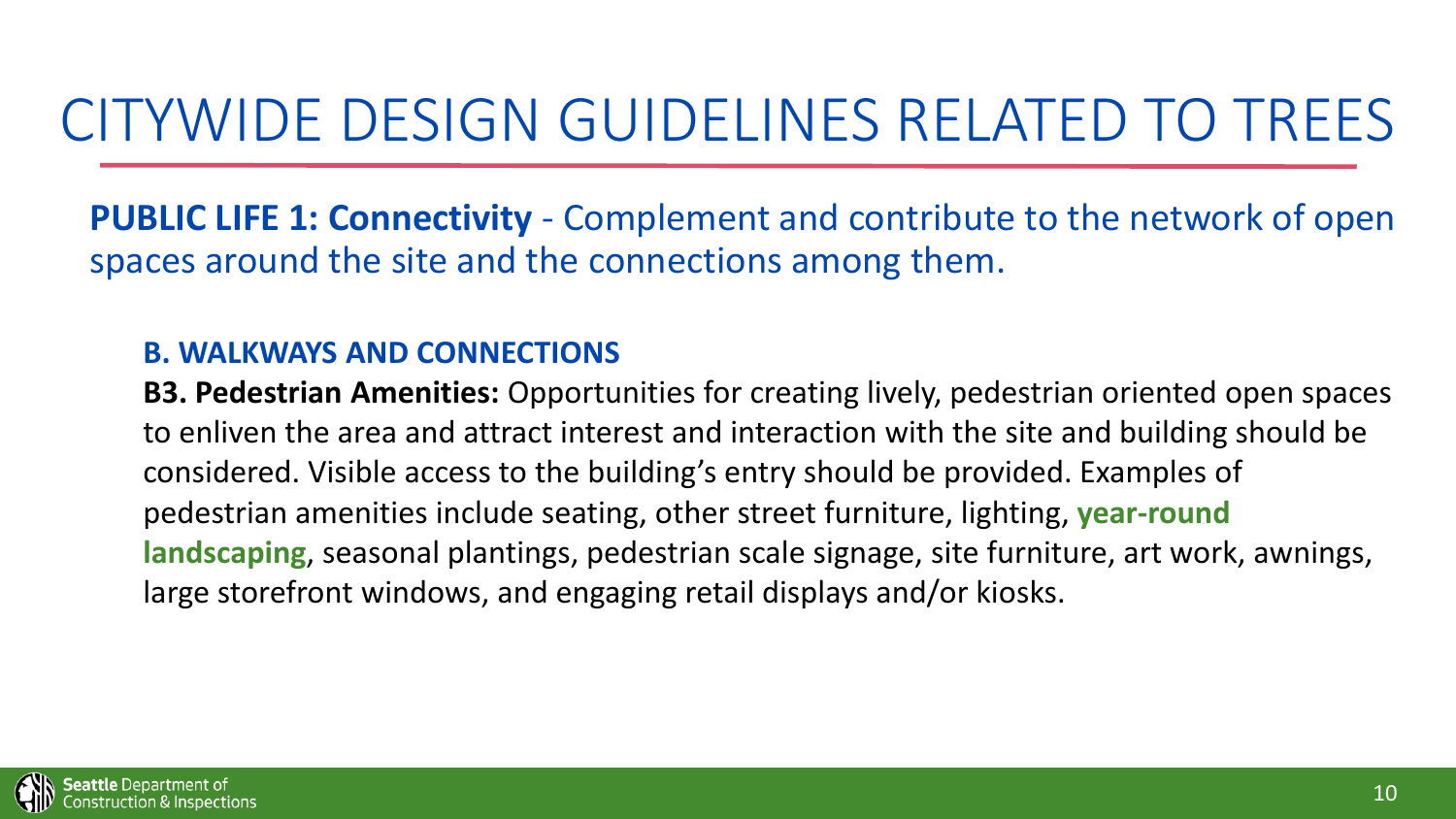**PUBLIC LIFE 1: Connectivity** - Complement and contribute to the network of open spaces around the site and the connections among them.

#### **C. OUTDOOR USES AND ACTIVITIES**

**C3. Year-Round Activity:** Where possible, include features in open spaces for activities beyond daylight hours and throughout the seasons of the year, especially in neighborhood centers where active open space will contribute vibrancy, economic health, and public safety. These may include… **trees** for moderate weather protection and shade…

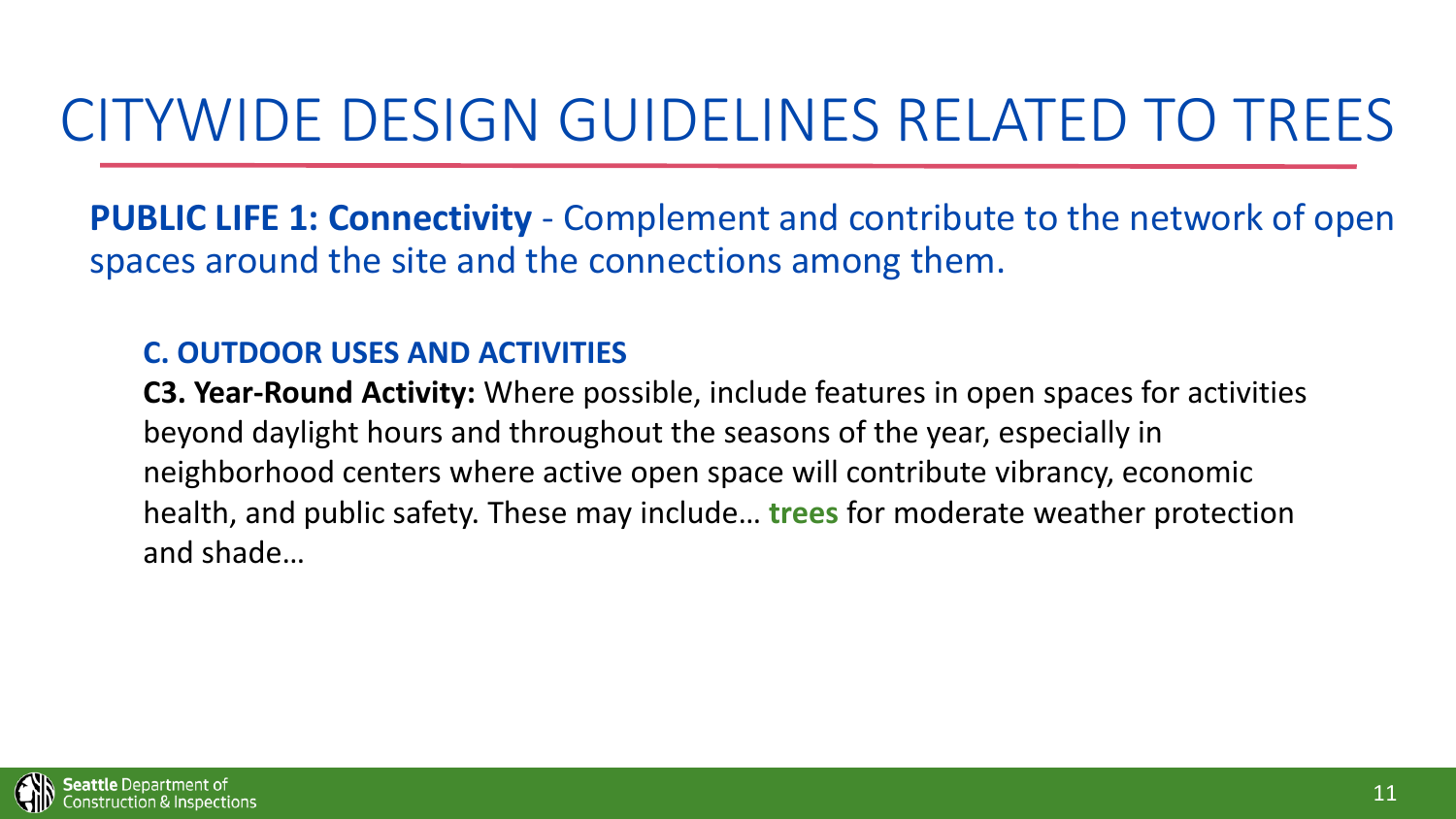**DESIGN CONCEPT 3: Open Space Concept** - Integrate open space design with the design of the building so that each complements the other.

#### **C. DESIGN**

**C2. Amenities and Features:** Create attractive outdoor spaces well-suited to the uses envisioned for the project. Use a combination of hardscape and plantings to shape these spaces and to screen less attractive areas as needed. Use a variety of features, such as planters, green roofs and decks, **groves of trees**, and vertical green trellises along with more traditional foundation plantings, **street trees**, and seasonal displays.

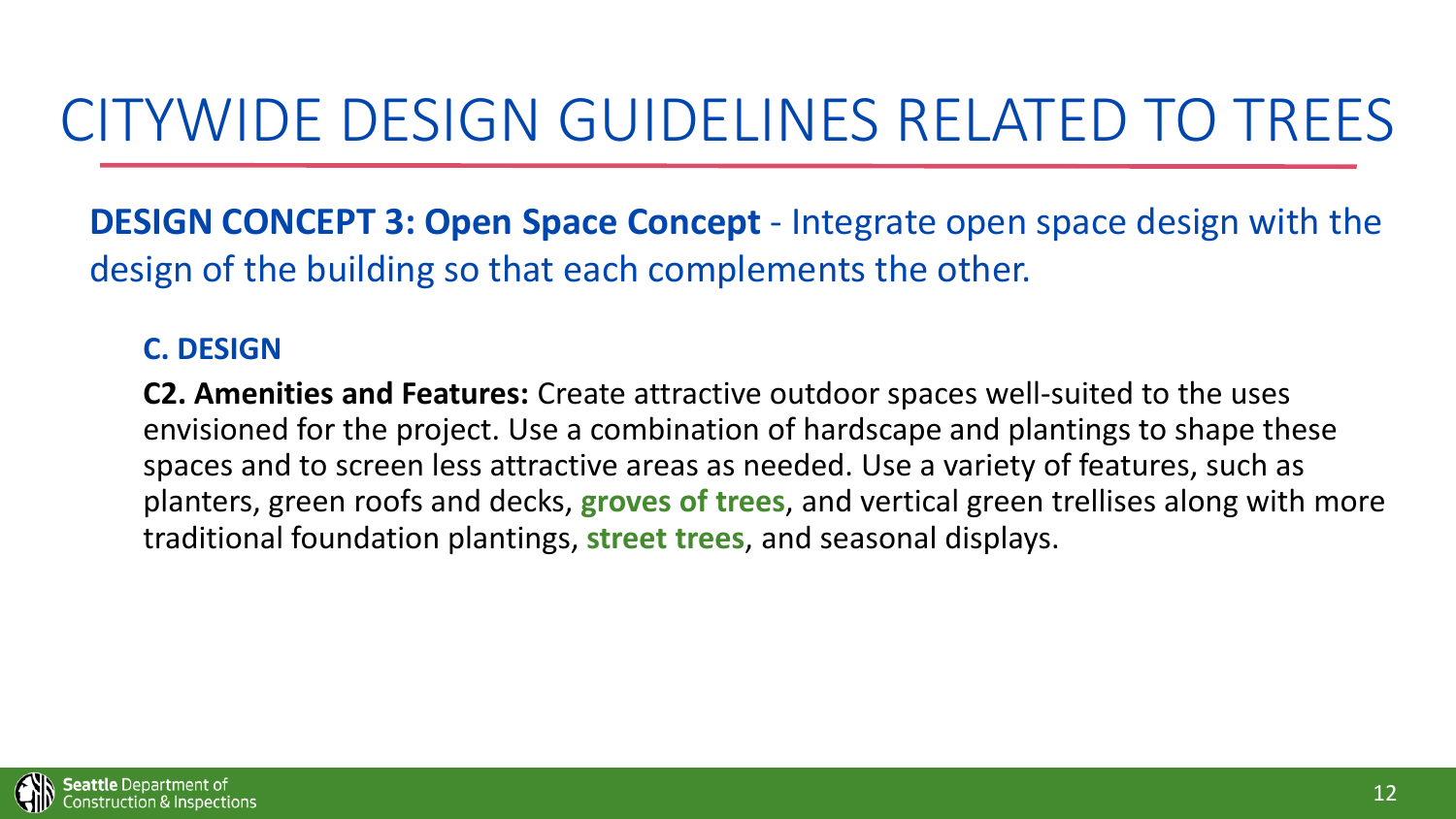**DESIGN CONCEPT 3: Open Space Concept** - Integrate open space design with the design of the building so that each complements the other.

#### **C. DESIGN**

**C3. Support Natural Areas:** Create an open space design that retains and enhances **on-site natural areas and connects to natural areas that may exist off-site and may provide habitat for wildlife**. If the site contains no natural areas, consider an open space design that offers opportunities to create larger contiguous open spaces and corridors in the future with development of other public or private projects.

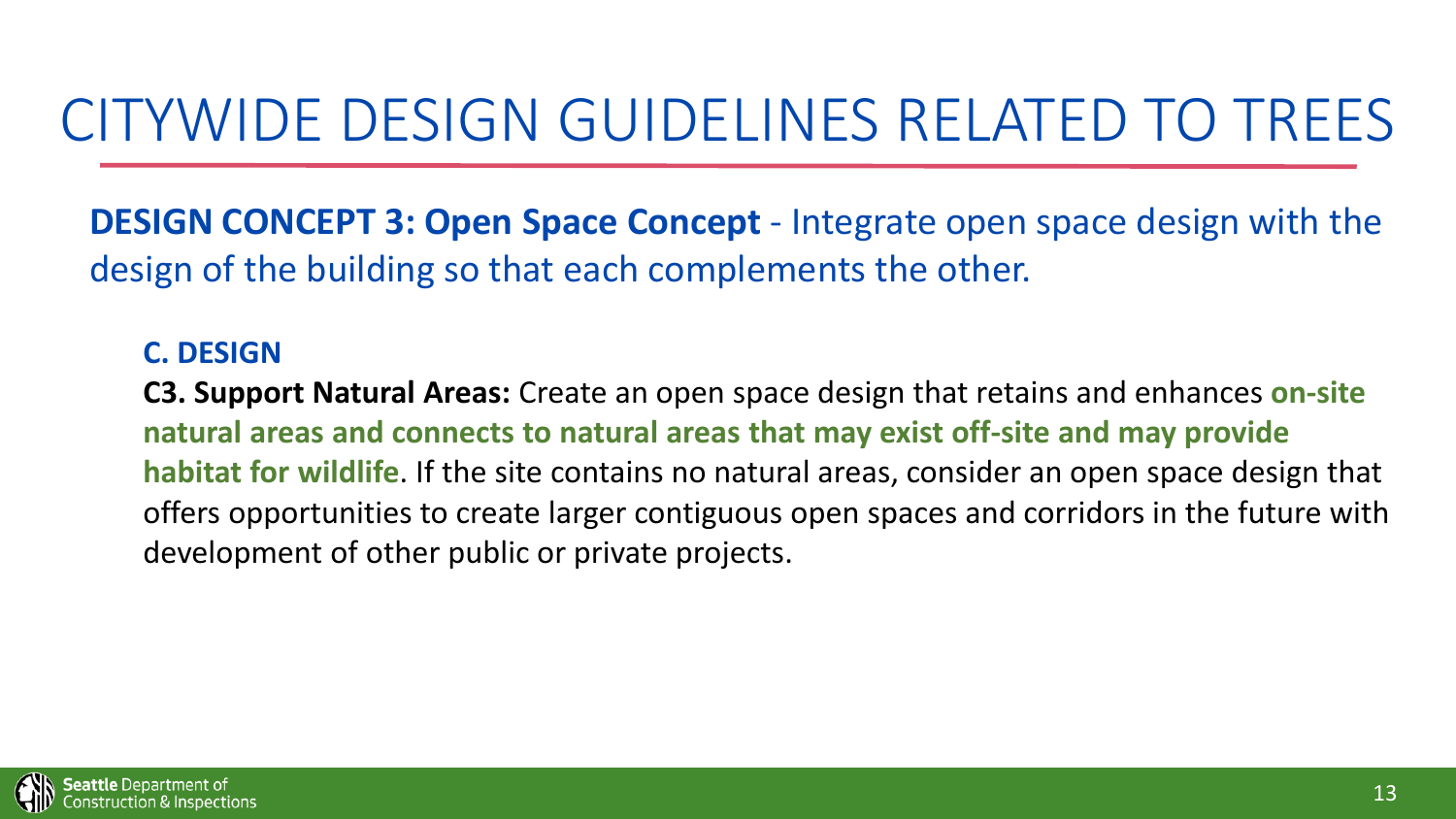**DESIGN CONCEPT 3: Open Space Concept** - Integrate open space design with the design of the building so that each complements the other.

#### **D. TREES LANDSCAPE & HARDSCAPE MATERIALS**

**D1. Choice of Plant Materials:** Reinforce the overall architectural and open space design concepts through the selection of **landscape** materials. Choose plants that will emphasize or accent the design, create enduring green spaces, and be appropriate to particular locations taking into account solar access, soil conditions, and adjacent patterns of use. Select landscaping that will thrive under urban conditions.

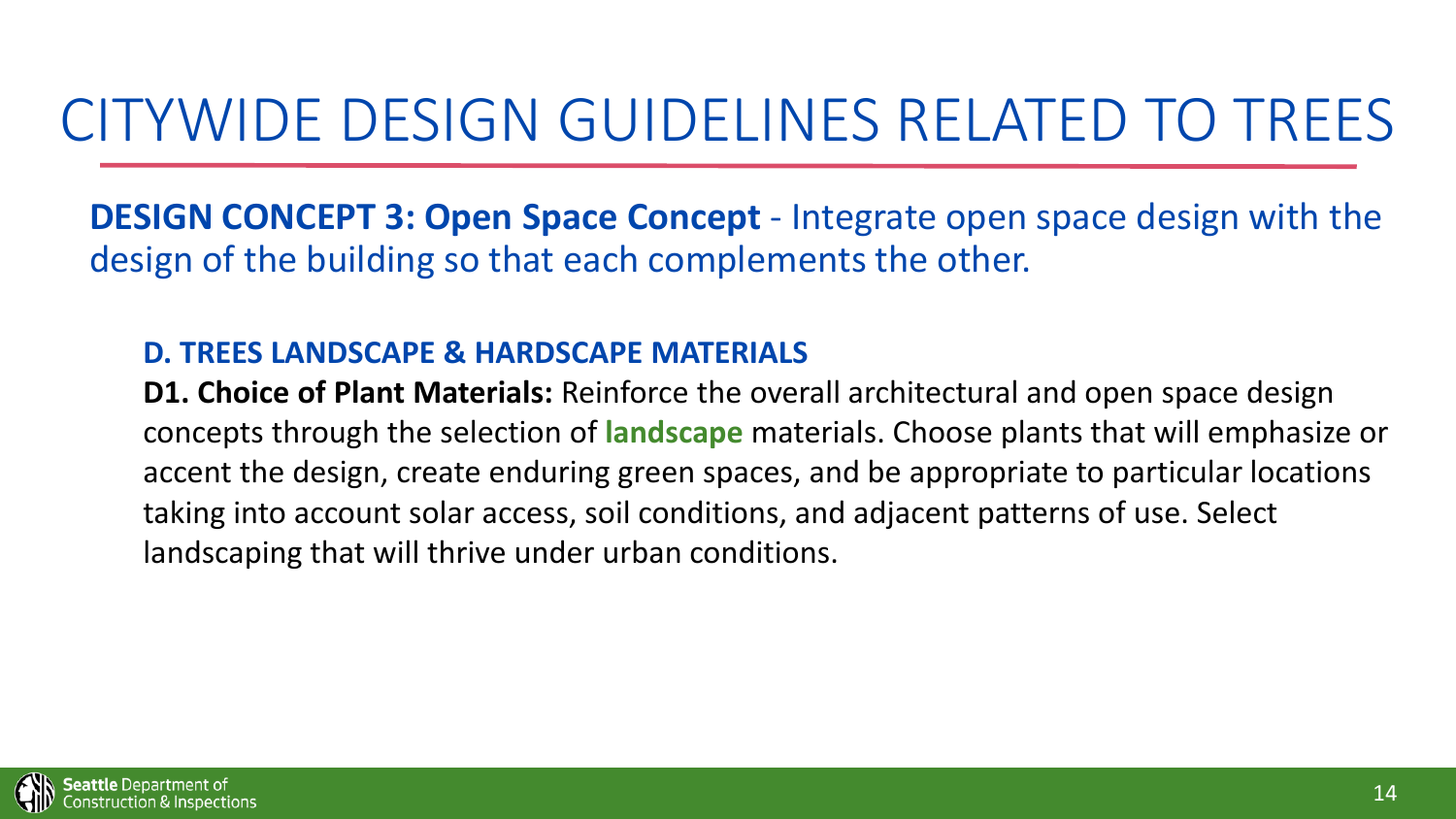**DESIGN CONCEPT 3: Open Space Concept** - Integrate open space design with the design of the building so that each complements the other.

#### **D. TREES LANDSCAPE & HARDSCAPE MATERIALS**

**D3. Long Range Planning:** Select plants that upon maturity will be of appropriate size, scale, and shape to contribute to the site as intended. It may be necessary to create a landscaping plan for various stages of **plant maturity**, such as 5, 10, and 20 year plans in order to ensure the landscaping will perform and function as needed over the life of the project.

**D4. Place Making:** Create a landscape design that helps define spaces with significant elements such as **trees**.

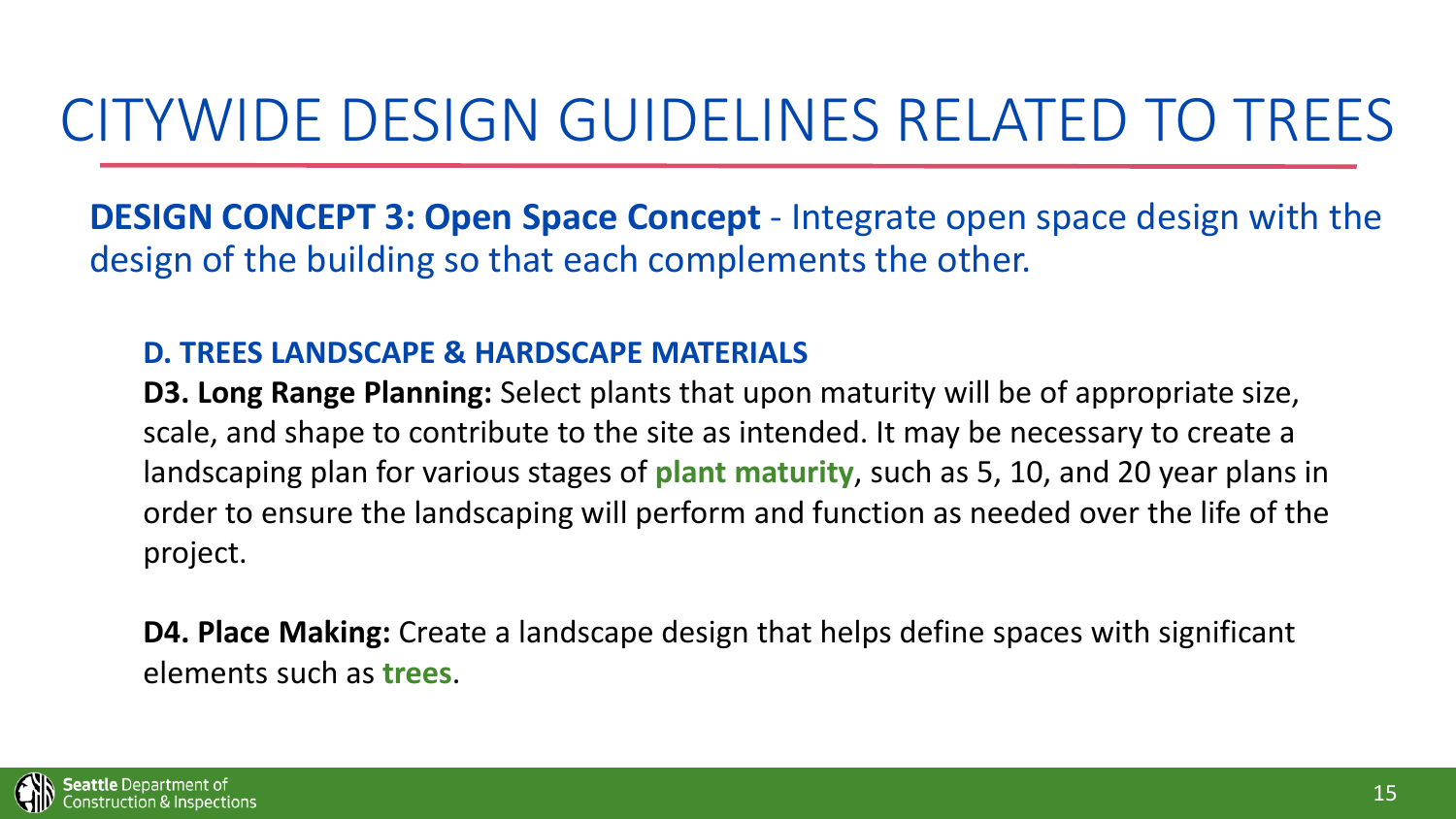### DESIGN REVIEW DEPARTURES

### SMC 23.41.012

Departures may be granted from Land Use Code standards or requirements, except for

- Floor Area Ratio (FAR)
- Height
- Parking
- See Code for complete list

The Board makes a determination that a requested departure may be allowed is an applicant demonstrates that the design would result in a development that better meets the intent of adopted design guidelines.

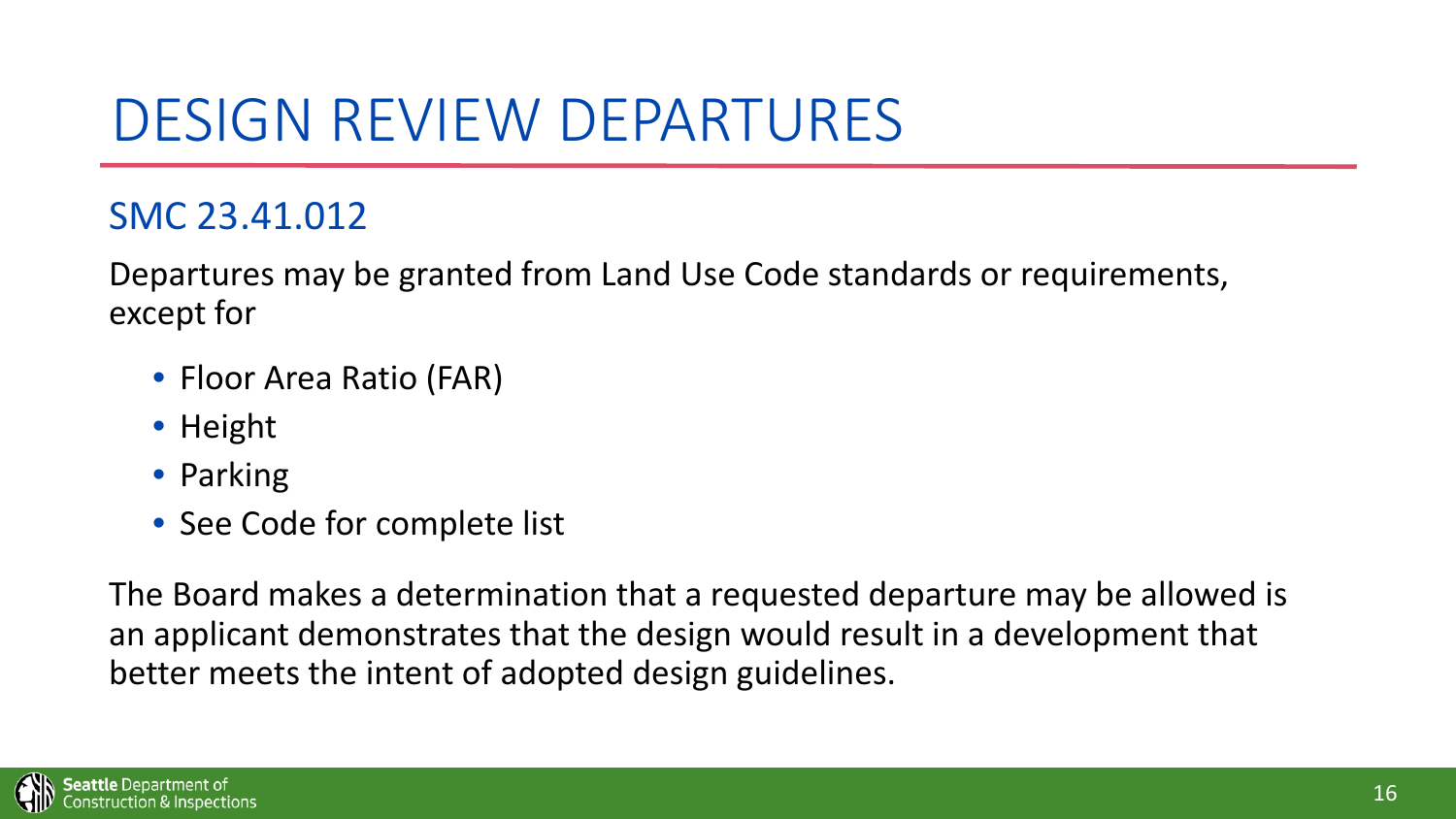### 3 TYPES OF DESIGN REVIEW

- 1. Full Design Review design review board input at public meeting, per the threshold table
- 2. Administrative Design Review staff review (optional for projects under the SEPA thresholds and for certain projects containing SEDUs)
- 3. Streamlined Design Review staff review (required for two or more townhouses, developed in 2011 when the multifamily code was updated and began to distinguish between townhouse and row house housing typologies, and for certain projects containing SEDUs)

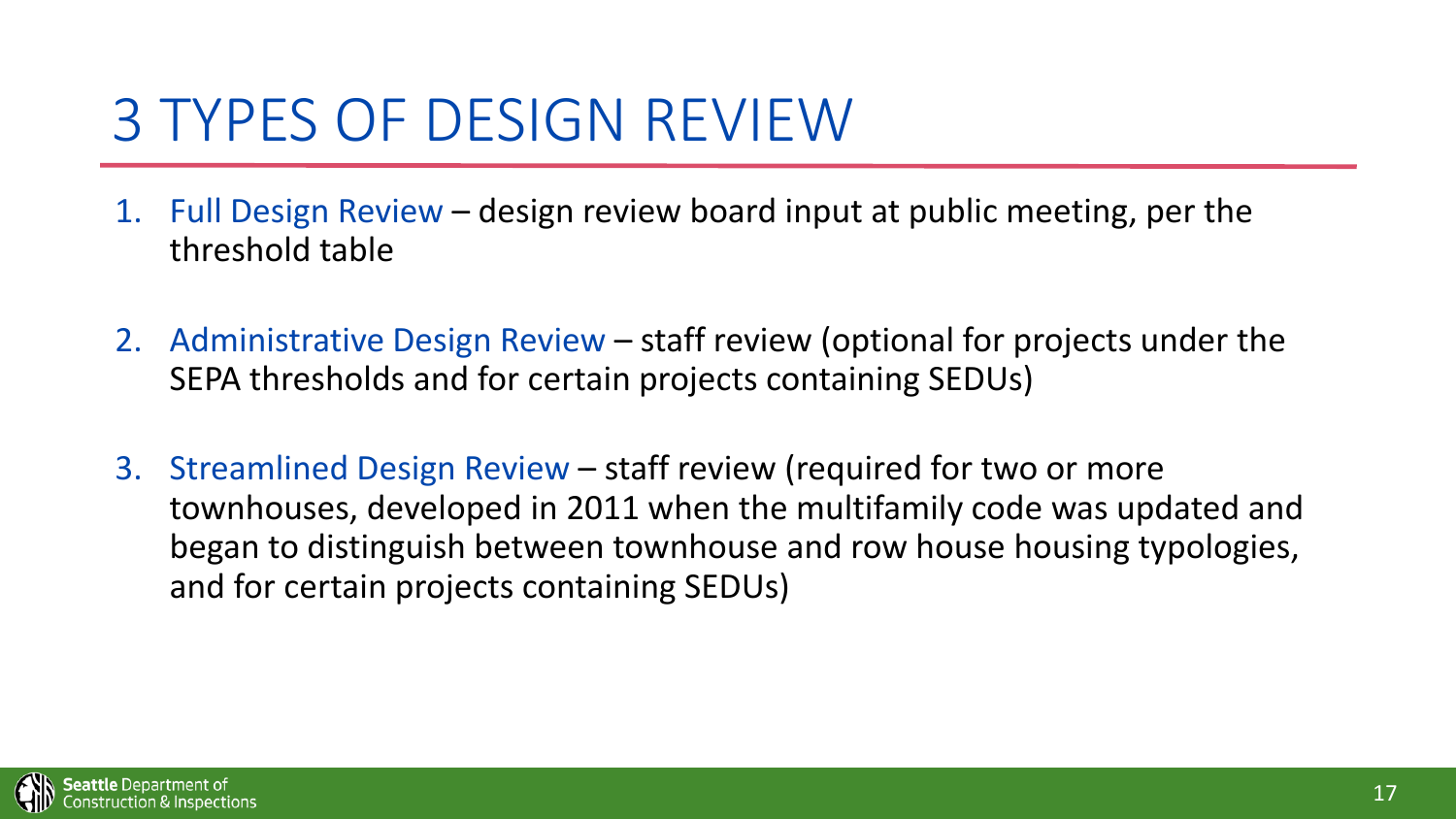## FULL DESIGN REVIEW (DR)

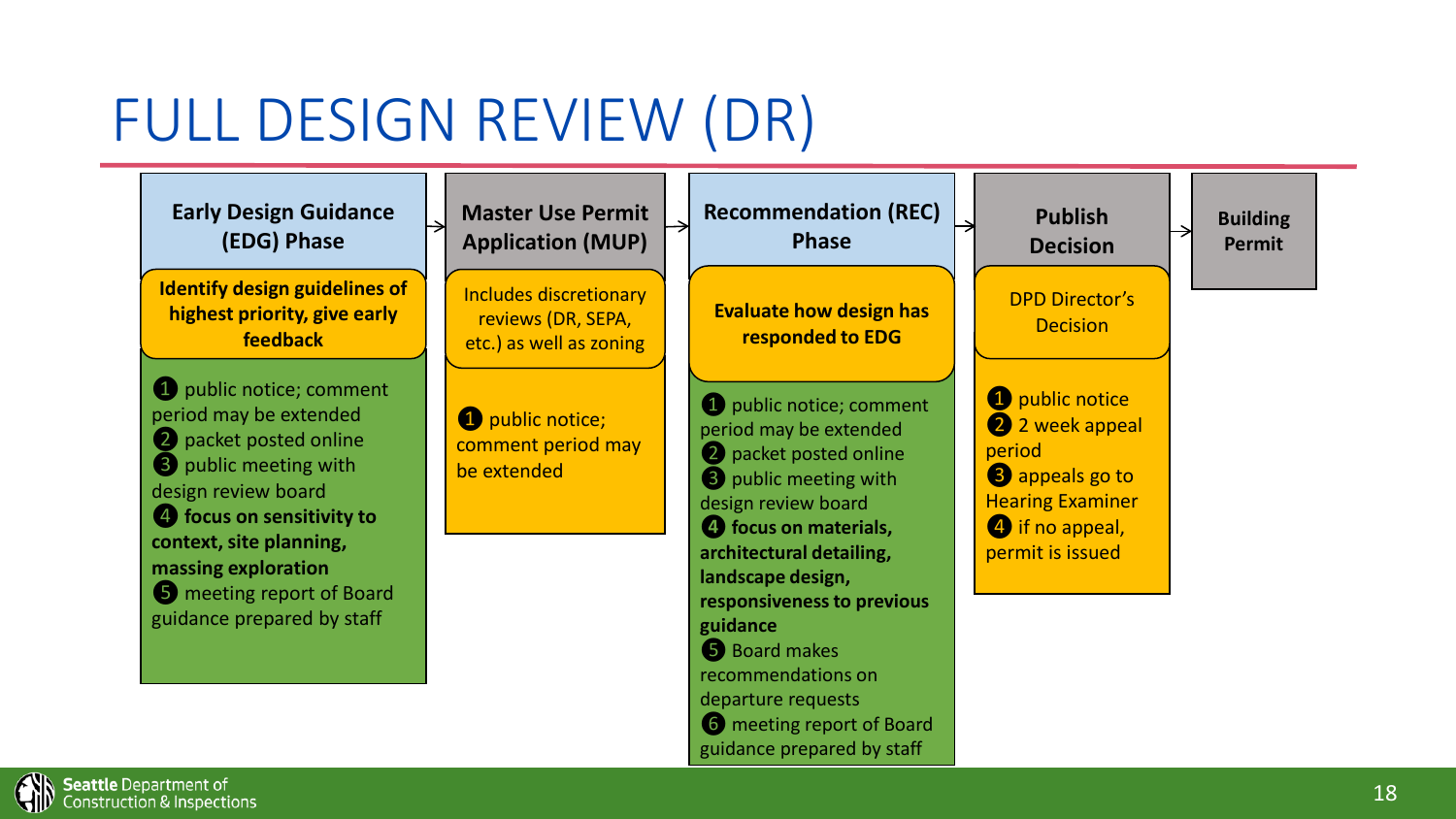## ADMINISTRATIVE DESIGN REVIEW (ADR)

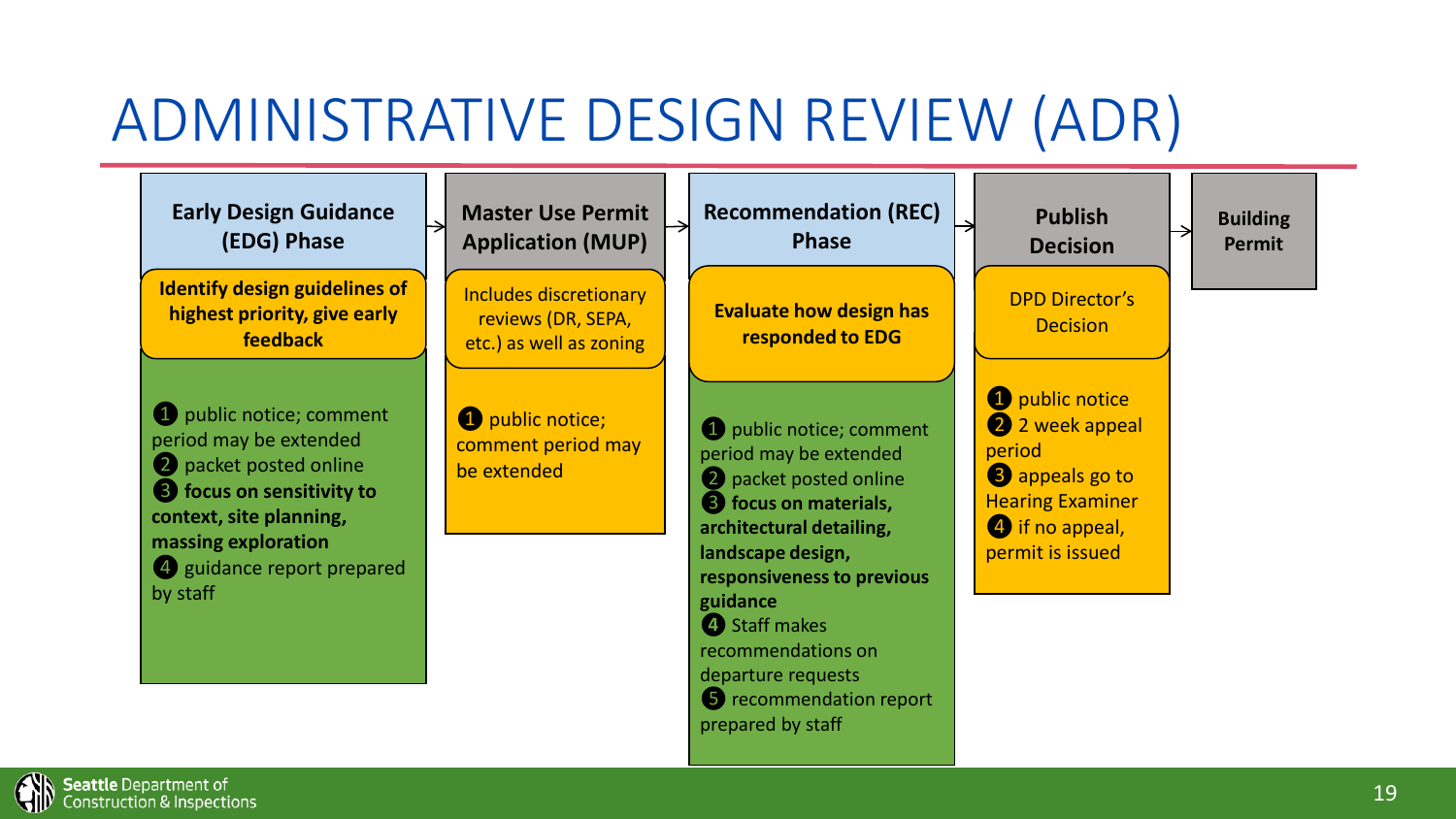## STREAMLINED DESIGN REVIEW (SDR)

| <b>Identify design guidelines of</b><br>highest priority, give early<br>feedback                                              |                            |
|-------------------------------------------------------------------------------------------------------------------------------|----------------------------|
|                                                                                                                               |                            |
| public notice<br>2 packet posted online<br><b>3</b> focus on sensitivity to<br>context, site planning,<br>massing exploration |                            |
|                                                                                                                               |                            |
|                                                                                                                               |                            |
|                                                                                                                               | 4 guidance report prepared |

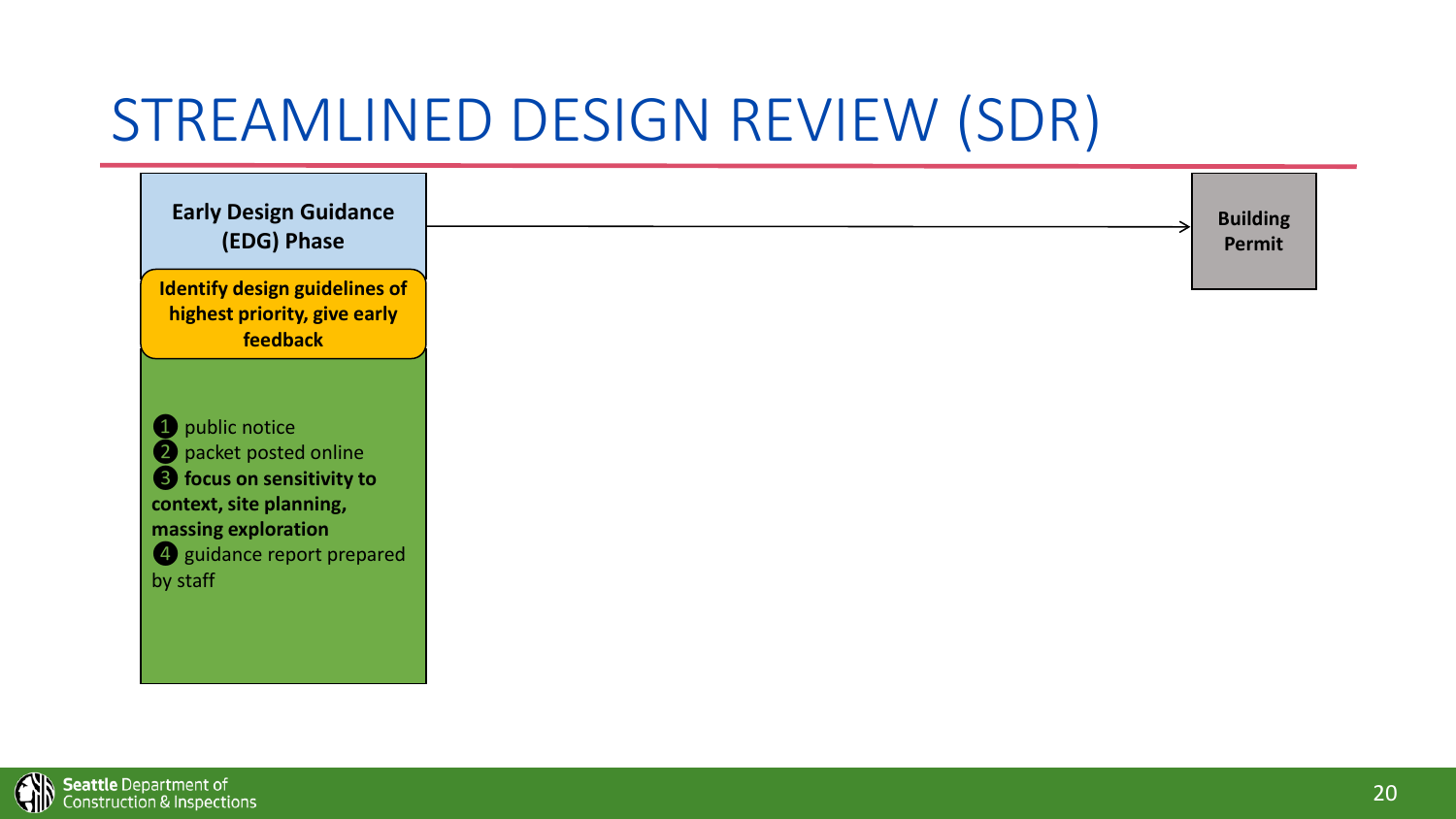### EXCEPTIONAL TREES & DESIGN REVIEW

- Must identify Exceptional Trees on site during the EDG phase
- Required to conduct Streamlined Design Review if not otherwise subject to Design Review and are proposing to remove an Exceptional Tree
- For projects in Highrise and Downtown zones (including South Lake Union), removal of Exceptional Trees is not required to go through design review
- In 2009, the Hearing Examiner clarified that if a project is going through full (Design Review Board) review, the design review process shall also consider the Exceptional Tree

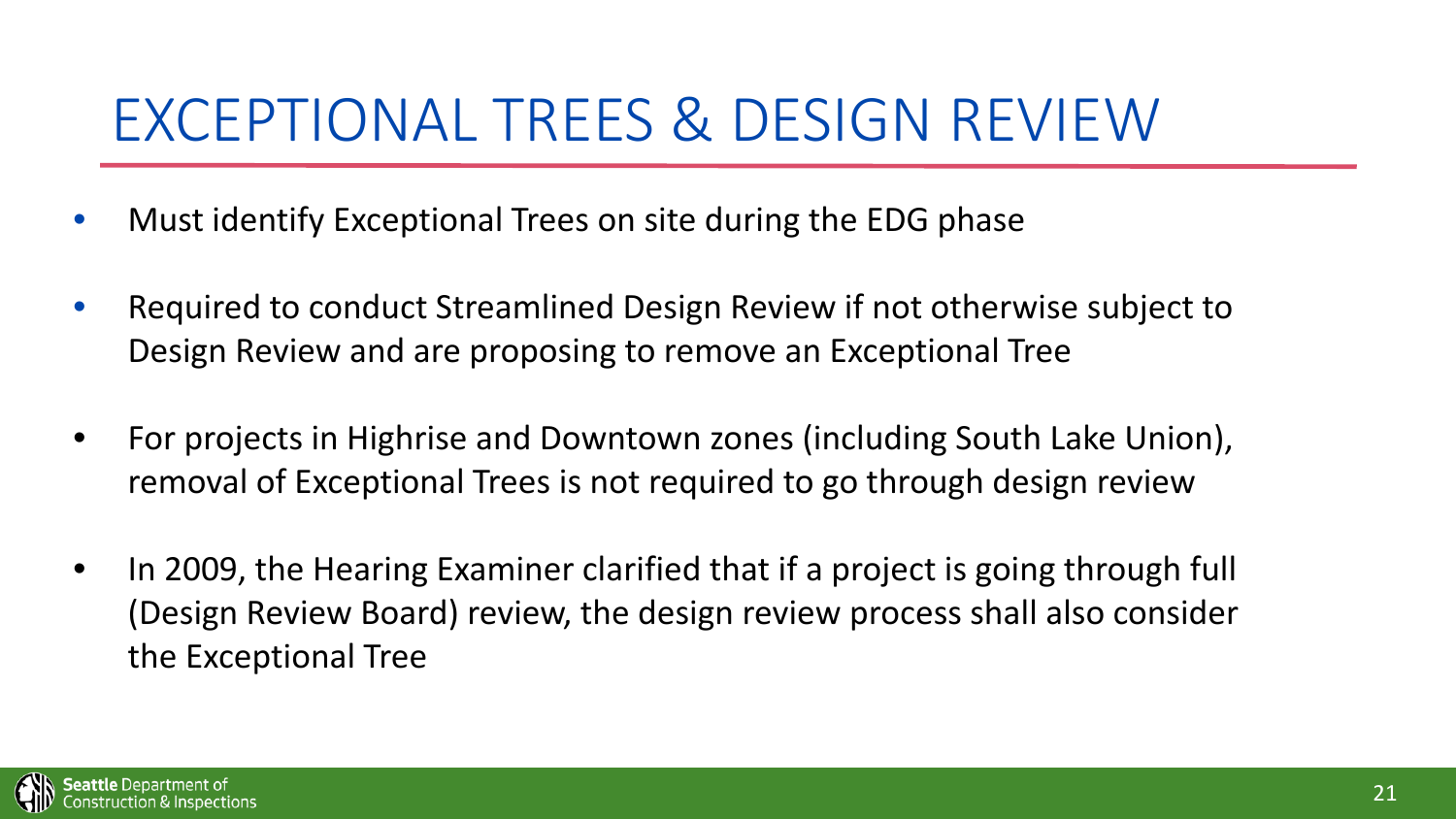## EXCEPTIONAL TREES & DESIGN REVIEW

- SMC 25.11.080 says SDCI can permit removal of Exceptional Trees when design<br>review is considered, and the applicant has demonstrated that *'protecting the tree*<br>by avoiding development in the tree protection area could n *the development standard adjustments…or the departures…a reduction in the parking requirements…and/or a reduction in the standards of [parking space dimensions, maneuverability, driveways, curb cuts, etc.***]'**
- Therefore, the applicant needs to show an alternate design that shows:
	- 1. Critical Tree Protection zone (roots that need to be protected in order to allow the tree to live)
	- 2. Minimized parking and vehicular access to save Exceptional Tree(s).
	- 3. Modified setbacks, structure width, façade height, and other development standards to save the Exceptional Tree(s).
	- 4. A comparison of building area for the proposed design and the alternate design (square feet, potential number of units, etc.)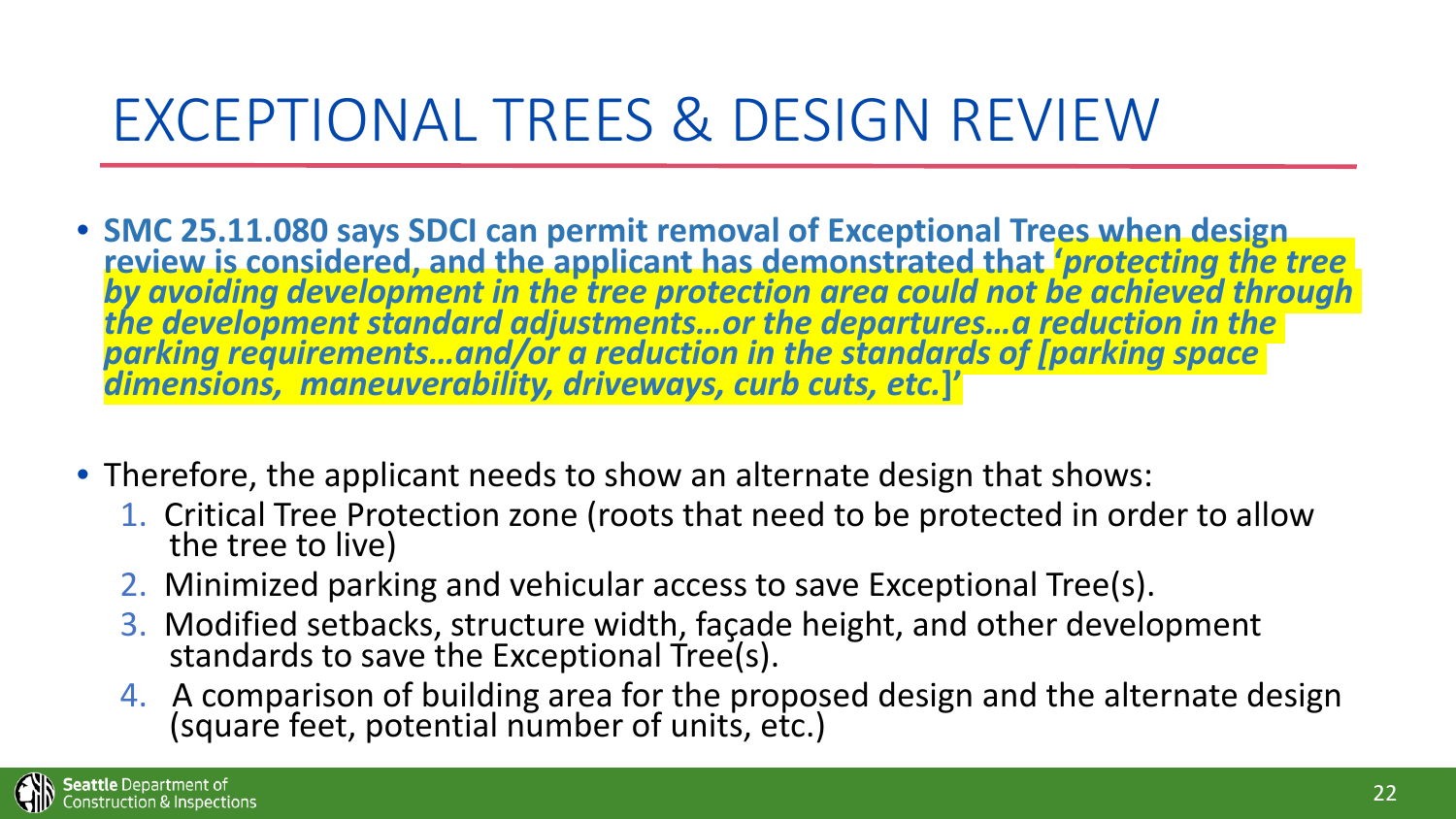### EXCEPTIONAL TREES & DESIGN REVIEW

- **When an Exceptional Tree is identified and proposed for removal, the Design Review Board needs to recommend to SDCI one of two things**:
	- **1.**The proposed design with the tree removed meets the Design Review Guidelines better than a proposal that includes the tree, OR
	- **2.**The alternate design with the tree retained meets the Design Review Guidelines better than the proposed design without the tree.
- *Note that the Design Review Board's authority lies in the Design Review Guidelines, not other Code requirements or the arborist report (SDCI reviews those items separately).*

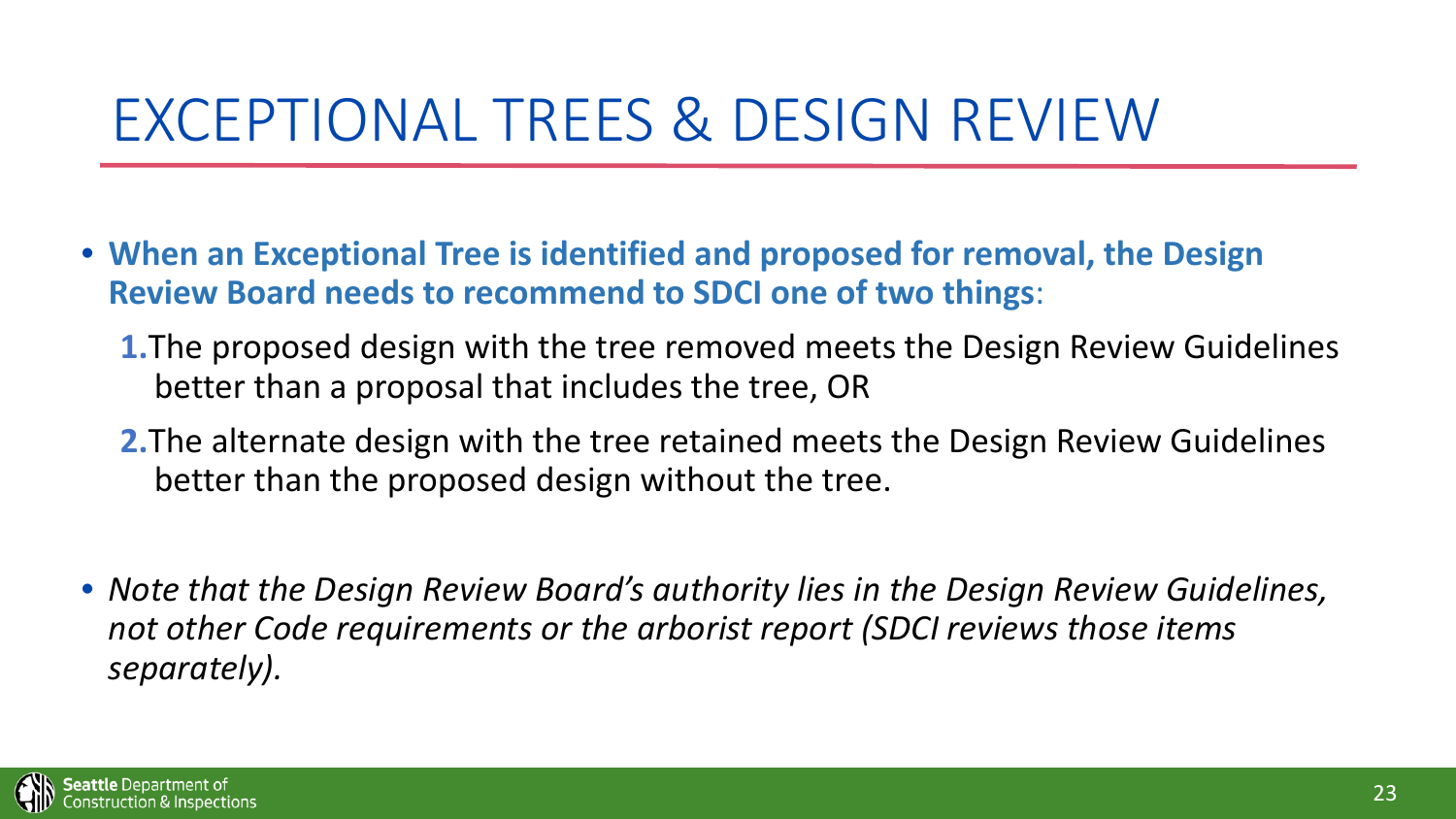

**Design Review Website**

<http://www.seattle.gov/sdci/about-us/who-we-are/design-review>

**Land Use Code, Chapter 23.41**

[https://www2.municode.com/library/wa/seattle/codes/municipal\\_code?nodeId=](https://www2.municode.com/library/wa/seattle/codes/municipal_code?nodeId=TIT23LAUSCO_SUBTITLE_IIILAUSRE_CH23.41DERE) TIT23LAUSCO\_SUBTITLE\_IIILAUSRE\_CH23.41DERE

**Tip 238 (explains the Design Review process steps)** <http://www.seattle.gov/DPD/Publications/CAM/cam238.pdf>

**Shaping Seattle Map App** <http://www.seattle.gov/dpd/shapingseattle/map.aspx>

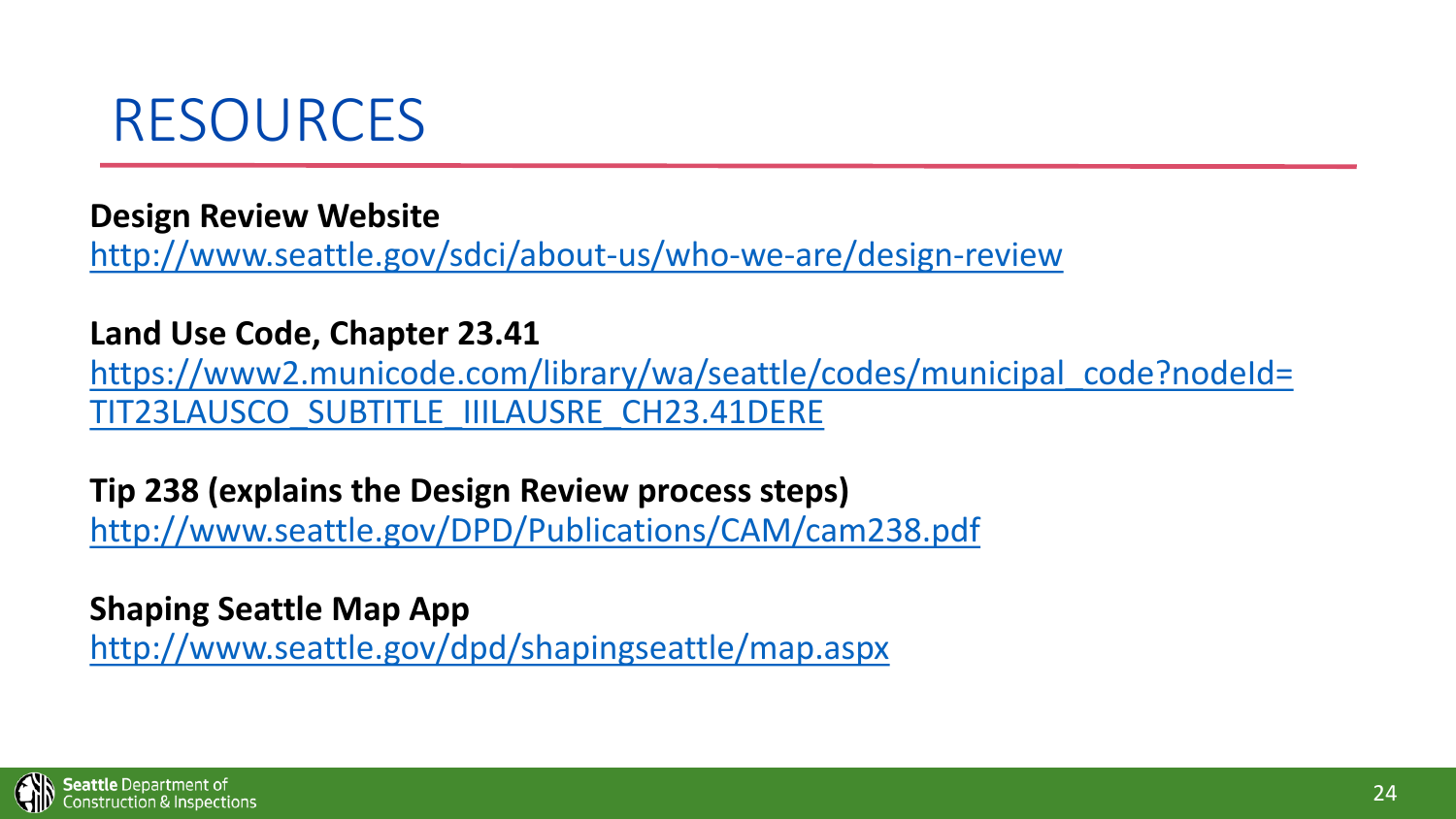

### **Tip 242: Tree Protection Regulations in Seattle**

<http://www.seattle.gov/DPD/Publications/CAM/cam242.pdf>

**Tip 331: Environmentally Critical Areas: Tree & Vegetation Overview** <http://www.seattle.gov/DPD/Publications/CAM/cam331.pdf>

**Tip 331B: Hazard Trees** <http://www.seattle.gov/DPD/Publications/CAM/cam331b.pdf>

#### **CAM 2302: Tree Pruning Removal Permits**

<http://www.seattle.gov/Documents/Departments/SDOT/CAMs/cam2302.pdf>

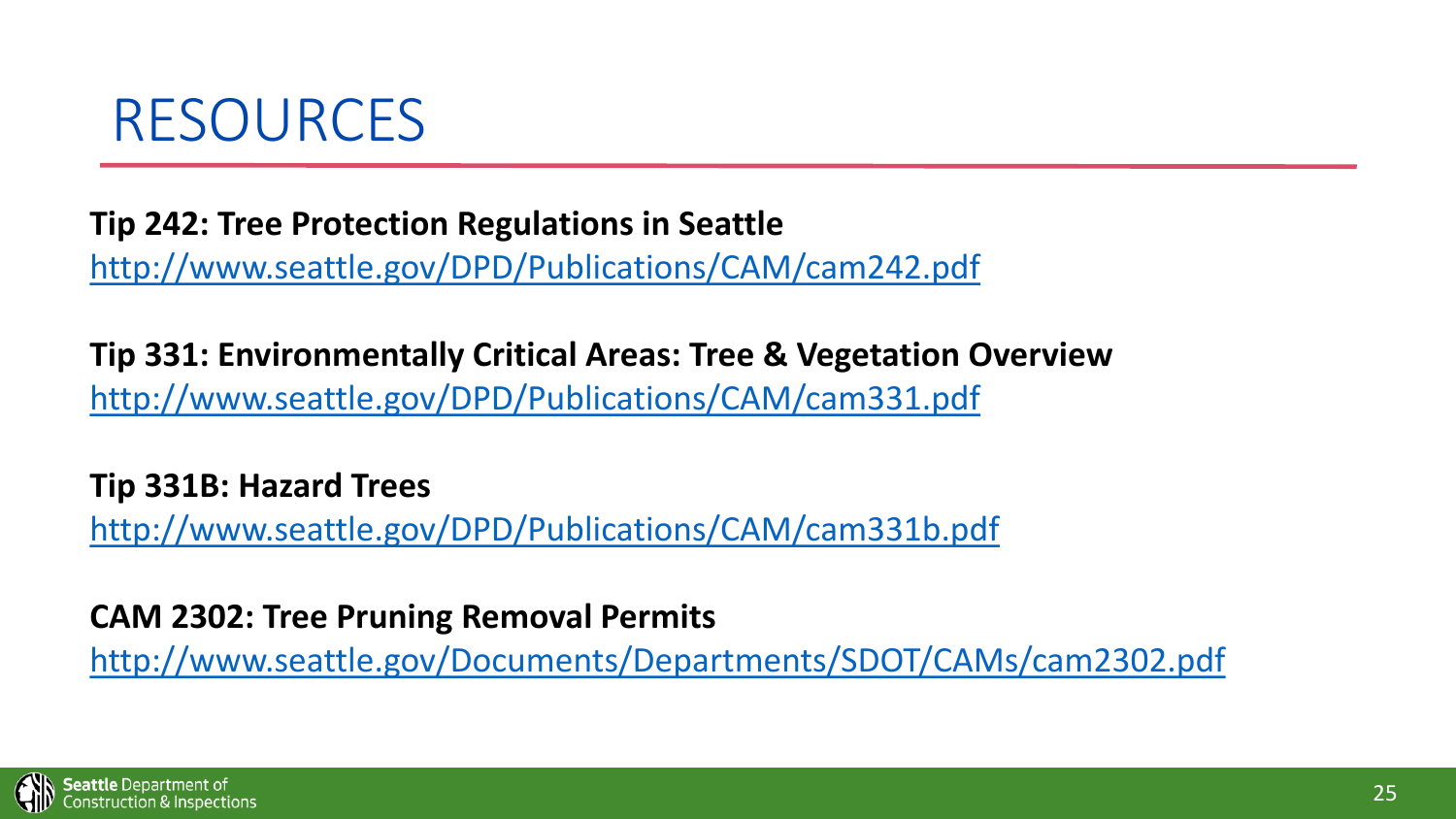## FIND OUT WHERE NEW BUILDINGS ARE PROPOSED: SHAPING SEATTLE